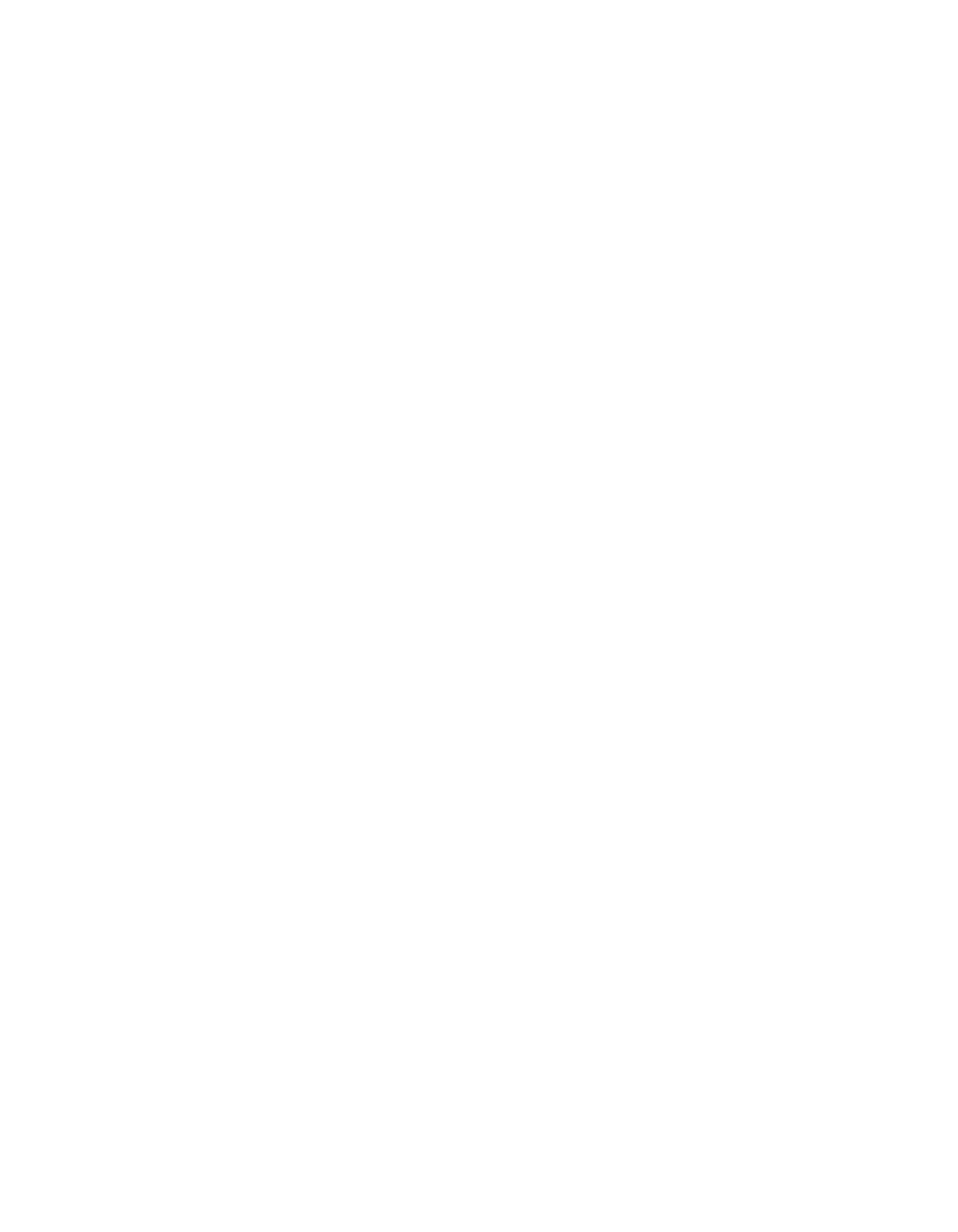# **Contents**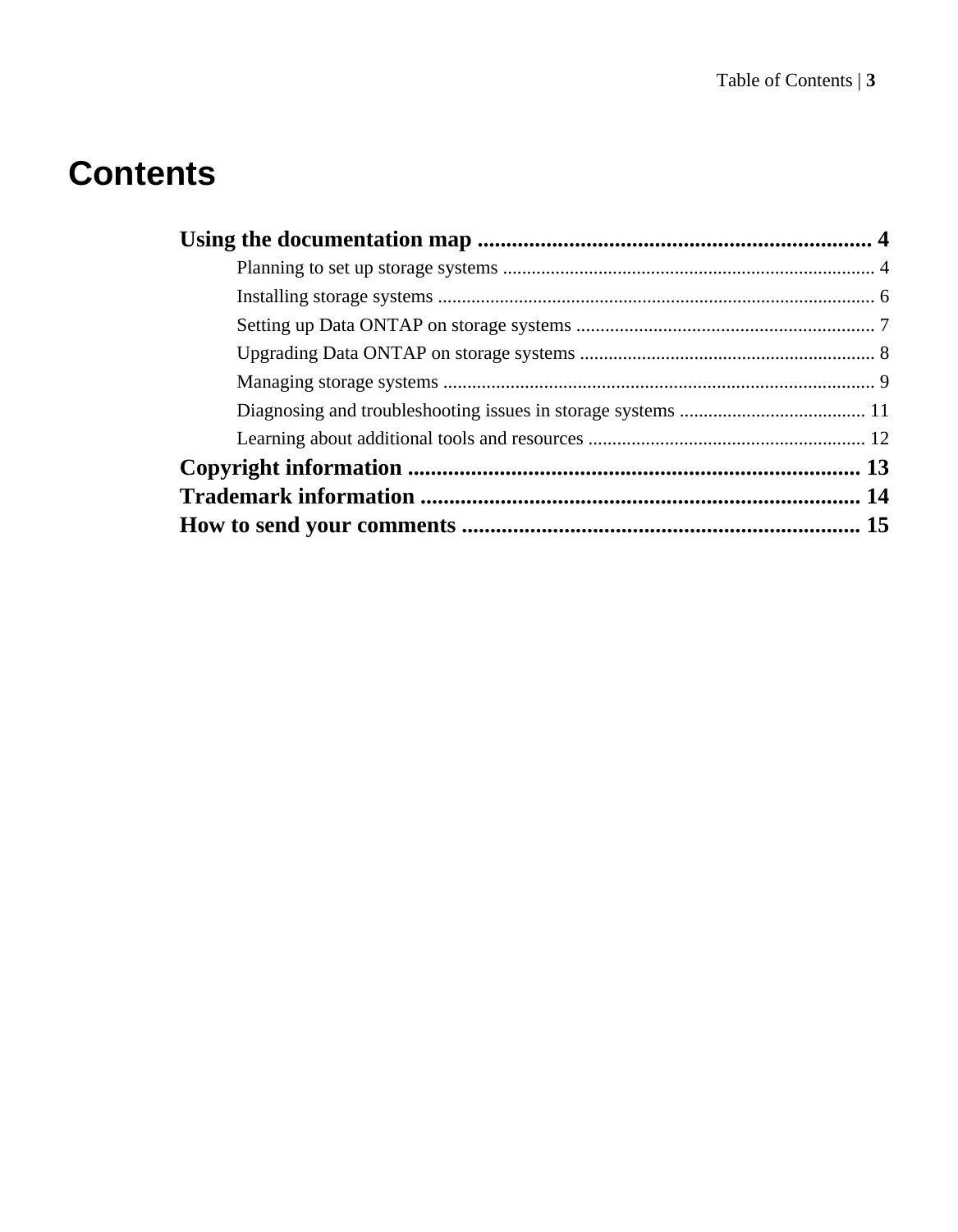# <span id="page-3-0"></span>**Using the documentation map**

You can use the documentation map to identify documentation and other sources of information that address the major tasks you can perform with a storage system running Data ONTAP software in 7- Mode. This document is not an exhaustive list of all available documentation.

Each table in the documentation map lists documentation to help you complete the following major tasks:

- Planning to set up storage systems on page 4
- [Installing storage system hardware](#page-5-0) on page 6
- [Setting up Data ONTAP on storage systems](#page-6-0) on page 7
- [Upgrading Data ONTAP on storage systems](#page-7-0) on page 8
- [Managing storage systems](#page-8-0) on page 9
- [Diagnosing and troubleshooting issues](#page-10-0) on page 11
- [Learning about additional tools and resources](#page-11-0) on page 12

This document applies to systems running Data ONTAP 8.2 and later, including V-Series systems and Data ONTAP-v systems. The tables include information about the following types of documentation:

- Product documents, such as software and hardware guides
- Web pages, such as configuration tables, software and firmware download tables, software release matrices, technical reports, frequently asked questions (FAQs), and information about software bugs (Bugs Online)

#### **Planning to set up storage systems**

On the NetApp Support Site, you can find documentation about planning to set up new storage systems, such as information about site preparation, power and connectivity requirements, and physical and logical storage design.

| To learn about                                                                                                 | Go to this information source on the NetApp<br>Support Site at <i>support.netapp.com</i> |
|----------------------------------------------------------------------------------------------------------------|------------------------------------------------------------------------------------------|
| Physical site preparation<br>Connectivity requirements<br>Power requirements<br>Platform-specific requirements | <b>Site Requirements Guide</b>                                                           |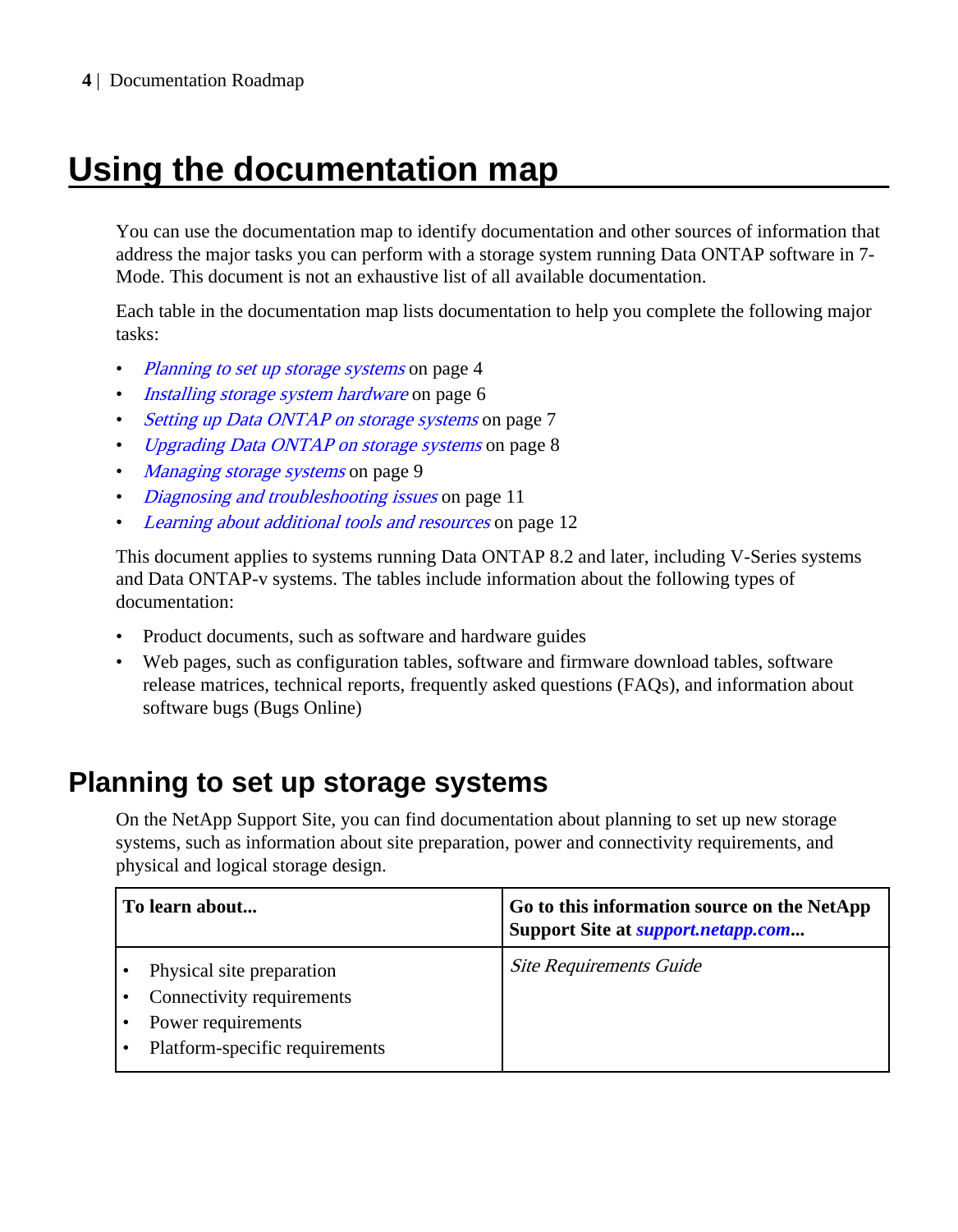| To learn about                                                                                                          | Go to this information source on the NetApp<br>Support Site at <i>support.netapp.com</i>                                                                                                                                                                      |
|-------------------------------------------------------------------------------------------------------------------------|---------------------------------------------------------------------------------------------------------------------------------------------------------------------------------------------------------------------------------------------------------------|
| System configuration and compatibility<br>requirements                                                                  | Hardware Universe (formerly the System<br>$\bullet$<br><b>Configuration Guide</b> )<br><b>Interoperability Matrix</b><br>٠<br>Data ONTAP SAN Configuration Guide for<br>7-Mode (formerly Data ONTAP 7-Mode<br>Fibre Channel and iSCSI Configuration<br>Guide) |
| New features and enhancements<br>Known issues<br>Cautions                                                               | Data ONTAP Release Notes for 7-Mode                                                                                                                                                                                                                           |
| Requirements for setting up a V-Series<br>system with any storage array                                                 | V-Series Installation Requirements and<br>Reference Guide                                                                                                                                                                                                     |
| Supported configurations for storage arrays<br>and required storage array settings for<br>working with V-Series systems | V-Series Implementation Guide for Third-Party<br>Storage                                                                                                                                                                                                      |
| Requirements for setting up systems based<br>on Data ONTAP-v technology, such as Data<br><b>ONTAP</b> Edge              | Data ONTAP Edge Installation and<br><b>Administration Guide</b>                                                                                                                                                                                               |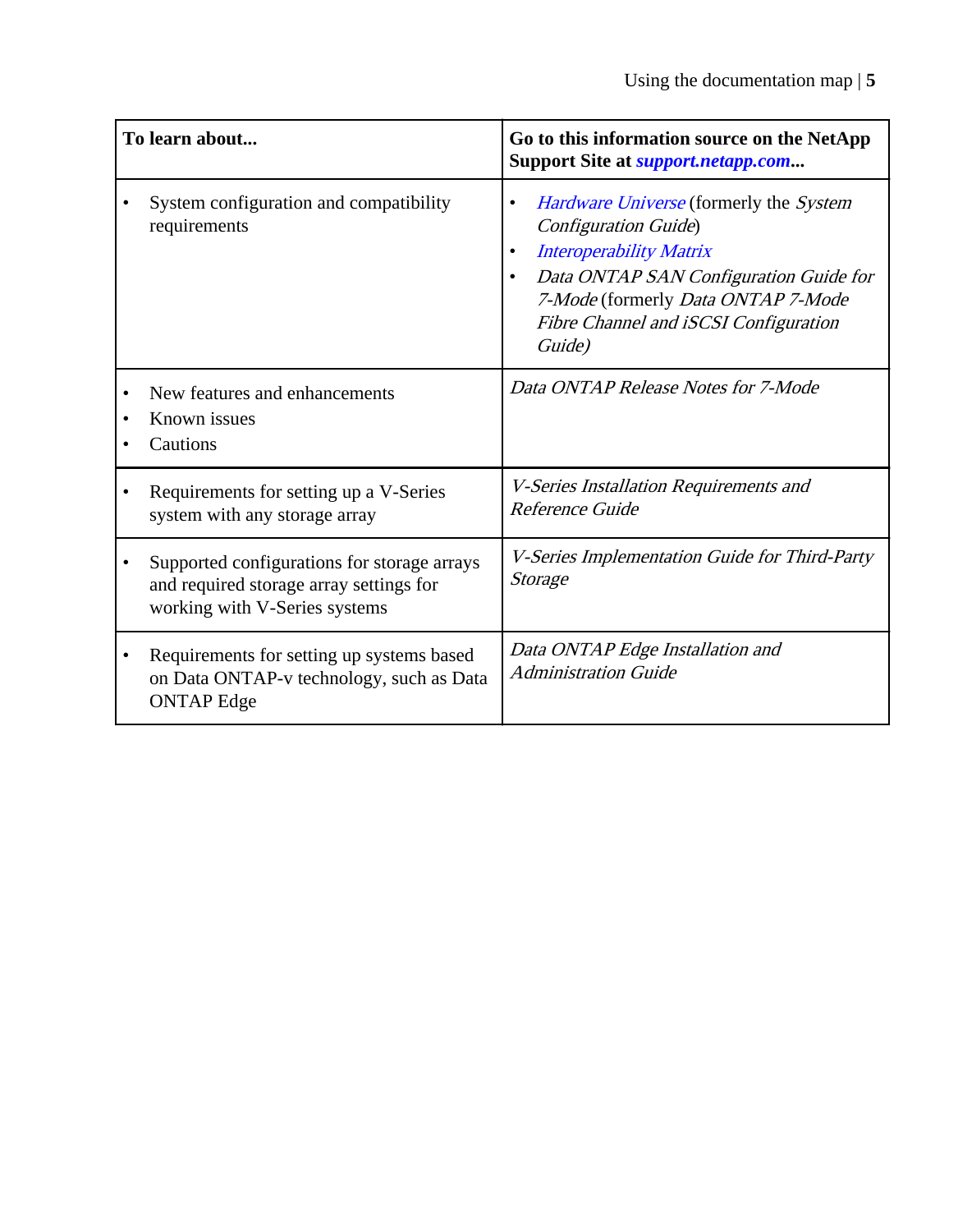## <span id="page-5-0"></span>**Installing storage systems**

On the NetApp Support Site, you can find documentation about installing new storage systems, disk shelves, and storage systems in a high-availability configuration.

| To learn about installing                    | <b>Go to Documentation on the NetApp Support</b><br>Site                                                                                                                                                                                                                                                                                                                                                                                                                                                                               |
|----------------------------------------------|----------------------------------------------------------------------------------------------------------------------------------------------------------------------------------------------------------------------------------------------------------------------------------------------------------------------------------------------------------------------------------------------------------------------------------------------------------------------------------------------------------------------------------------|
| Disk shelves                                 | DS2246 Installation and Setup Instructions<br>$\bullet$<br>DS4243, DS2246, DS4486, and DS4246<br>$\bullet$<br><b>Disk Shelf Installation and Service Guide</b><br>DS4243 Overview, Installation and Setup<br>$\bullet$<br><b>Instructions</b><br>DS4243, DS2246, DS4486, and DS4246<br>Disk Shelf Installation and Service Guide<br>Universal SAS and ACP Cabling Guide<br>$\bullet$<br>DiskShelf14mk2 FC and DiskShelf14mk4<br>$\bullet$<br>FC Hardware and Service Guide<br>DiskShelf14mk2 AT Hardware Service<br>$\bullet$<br>Guide |
| A single storage system                      | The Installation and Setup Guide supplied<br>$\bullet$<br>with your storage system<br>The Hardware Overview Guide for your<br>storage system                                                                                                                                                                                                                                                                                                                                                                                           |
| Systems in a high-availability configuration | Data ONTAP High Availability and<br>MetroCluster Configuration Guide for 7-Mode                                                                                                                                                                                                                                                                                                                                                                                                                                                        |
| MetroCluster systems                         | Configuring a MetroCluster system with<br>$\bullet$<br>SAS disk shelves and FibreBridge 6500N<br>bridges<br>Data ONTAP High Availability and<br>$\bullet$<br>MetroCluster Configuration Guide for 7-<br>Mode<br>Fabric-attached MetroCluster Systems<br>$\bullet$<br><b>Brocade Switch Configuration Guide</b><br>Fabric-attached MetroCluster Cisco Switch<br>$\bullet$<br><b>Configuration Guide</b>                                                                                                                                 |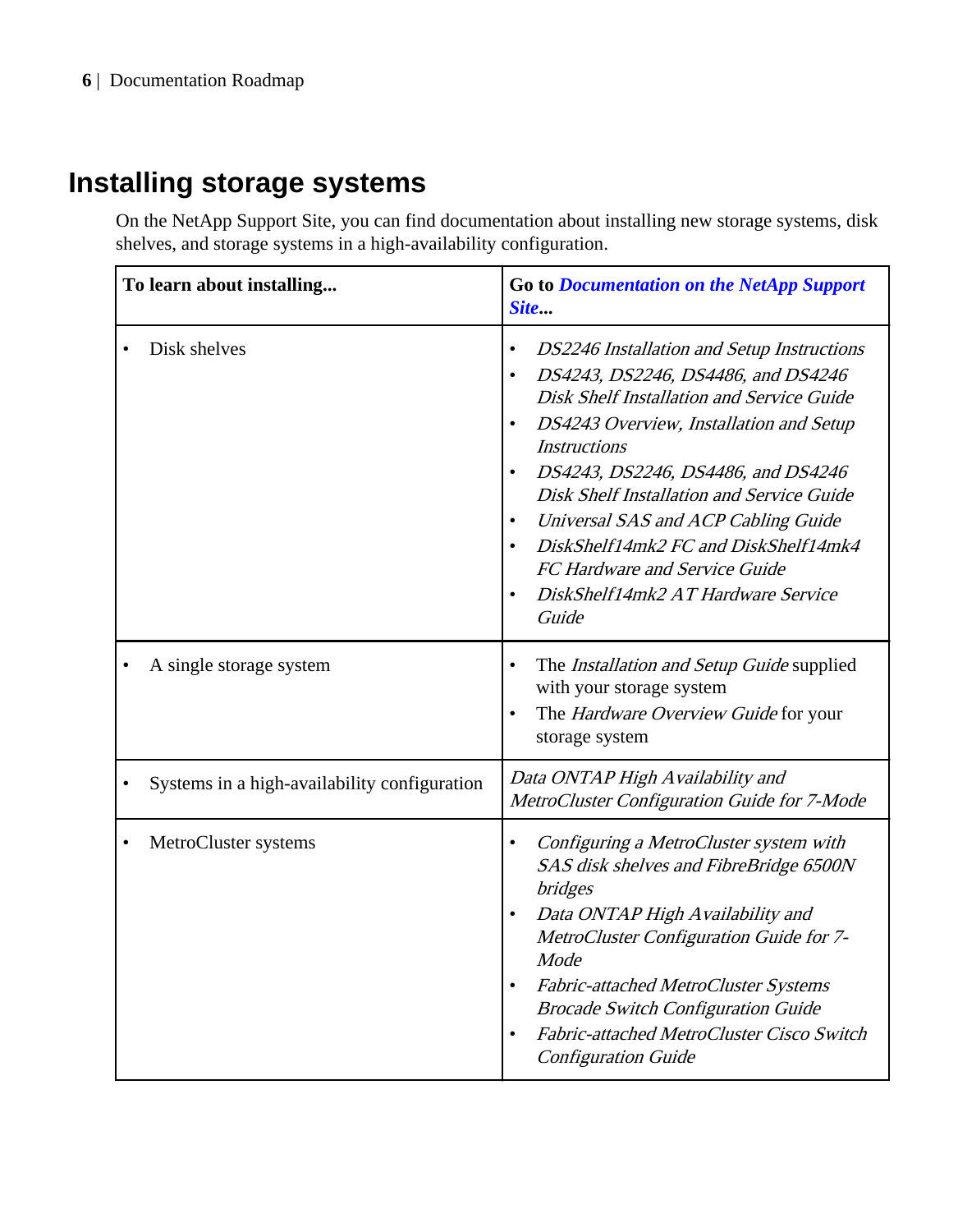<span id="page-6-0"></span>

| To learn about installing                           | Go to Documentation on the NetApp Support<br>Site                                                                                |
|-----------------------------------------------------|----------------------------------------------------------------------------------------------------------------------------------|
| Storage systems based on Data ONTAP-v<br>technology | Data ONTAP-v Administration Tool<br><b>Installation Guide</b><br>Data ONTAP Edge Installation and<br><b>Administration Guide</b> |

### **Setting up Data ONTAP on storage systems**

On the NetApp Support Site, you can find documentation about supported configurations, system setup information for experienced and new users, administrative functions in a storage system, AutoSupport, and setting up and managing configurations for a storage system.

| To learn about                                                                     | Go to Documentation on the NetApp Support<br>Site                                                                                                                      |
|------------------------------------------------------------------------------------|------------------------------------------------------------------------------------------------------------------------------------------------------------------------|
| Supported configurations<br>Cautions<br>Licensing changes                          | Data ONTAP Release Notes for 7-Mode                                                                                                                                    |
| Initial setup of Data ONTAP                                                        | Data ONTAP Software Setup Guide for 7-<br>Mode<br>For Data ONTAP-v systems, the Data<br>$\bullet$<br><b>ONTAP</b> Edge Installation and<br><b>Administration Guide</b> |
| Access methods<br>Role-based access control<br>Basic administration<br>AutoSupport | Data ONTAP System Administration Guide for<br>7-Mode                                                                                                                   |
| Setting up and managing network<br>configurations                                  | Data ONTAP Network Management Guide for<br>7-Mode                                                                                                                      |
| Setting up and administering Data ONTAP-v<br>storage software                      | Data ONTAP Edge Installation and<br><b>Administration Guide</b>                                                                                                        |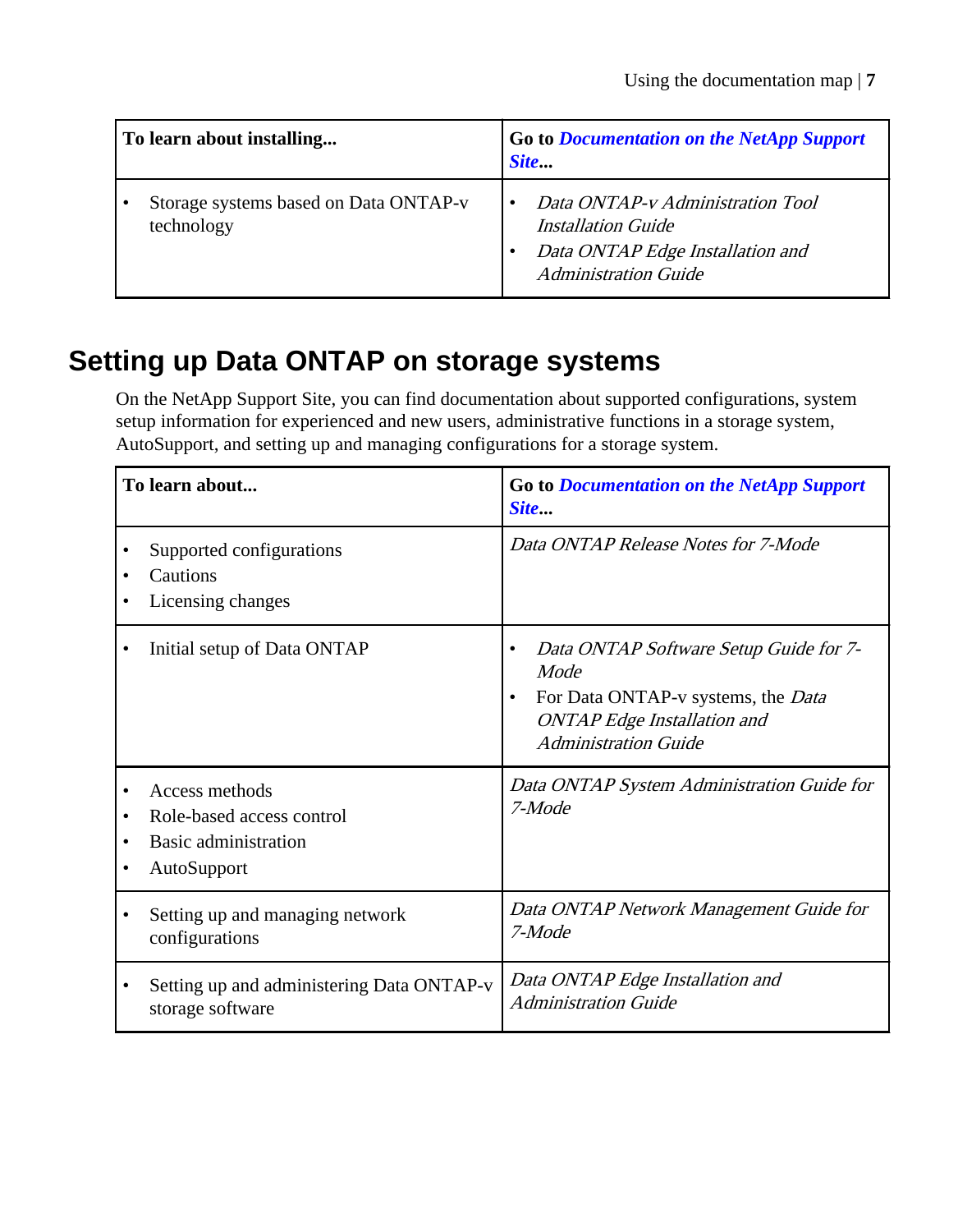## <span id="page-7-0"></span>**Upgrading Data ONTAP on storage systems**

On the NetApp Support Site, you can find documentation about the software changes for a release, upgrading a storage system to Data ONTAP 8.2 and reverting to an earlier release from Data ONTAP 8.2, and the firmware releases that are applicable for your platform and disk drives.

|                | To learn about                                                                                | Go to this information source on the NetApp<br>Support Site at <i>support.netapp.com</i>                                                                                                                                                                                                                                                                                                                                                                 |
|----------------|-----------------------------------------------------------------------------------------------|----------------------------------------------------------------------------------------------------------------------------------------------------------------------------------------------------------------------------------------------------------------------------------------------------------------------------------------------------------------------------------------------------------------------------------------------------------|
| ٠<br>$\bullet$ | New features and enhancements<br>Known issues<br><b>Upgrade</b> cautions<br>Licensing changes | Data ONTAP Release Notes for 7-Mode                                                                                                                                                                                                                                                                                                                                                                                                                      |
|                | Planning and performing a Data ONTAP<br>upgrade                                               | $\bullet$<br>Upgrade Advisor at MyAutoSupport<br>If your system sends AutoSupport messages<br>to NetApp, you can use the Upgrade Advisor<br>to generate an upgrade plan automatically<br>based on your system configuration.<br>Data ONTAP Upgrade and Revert/<br>$\bullet$<br>Downgrade Guide for 7-Mode<br>If your system does not send AutoSupport<br>messages, you should use the Release Notes<br>and Upgrade Guide to generate an upgrade<br>plan. |
| $\bullet$      | System configurations and compatibility<br>requirements                                       | Hardware Universe (formerly the System<br>٠<br>Configuration Guide)<br><b>Interoperability Matrix</b><br>$\bullet$                                                                                                                                                                                                                                                                                                                                       |
|                | System firmware releases available for your<br>platform                                       | <b>Downloads &gt; Firmware &gt; System Firmware</b><br>and Diagnostics                                                                                                                                                                                                                                                                                                                                                                                   |
|                | Disk drive firmware release recommended<br>for your disk drives                               | <b>Downloads &gt; Firmware &gt; Disk Drive and</b><br><b>Firmware Matrix</b>                                                                                                                                                                                                                                                                                                                                                                             |
| $\bullet$      | Perform remote filer management using<br>RLM (Remote LAN Module)                              | <b>Downloads &gt; Firmware &gt; RLM Firmware</b>                                                                                                                                                                                                                                                                                                                                                                                                         |
|                | Disk shelf and ESH firmware releases                                                          | <b>Downloads &gt; Firmware &gt; Disk Shelf</b><br><b>Firmware</b>                                                                                                                                                                                                                                                                                                                                                                                        |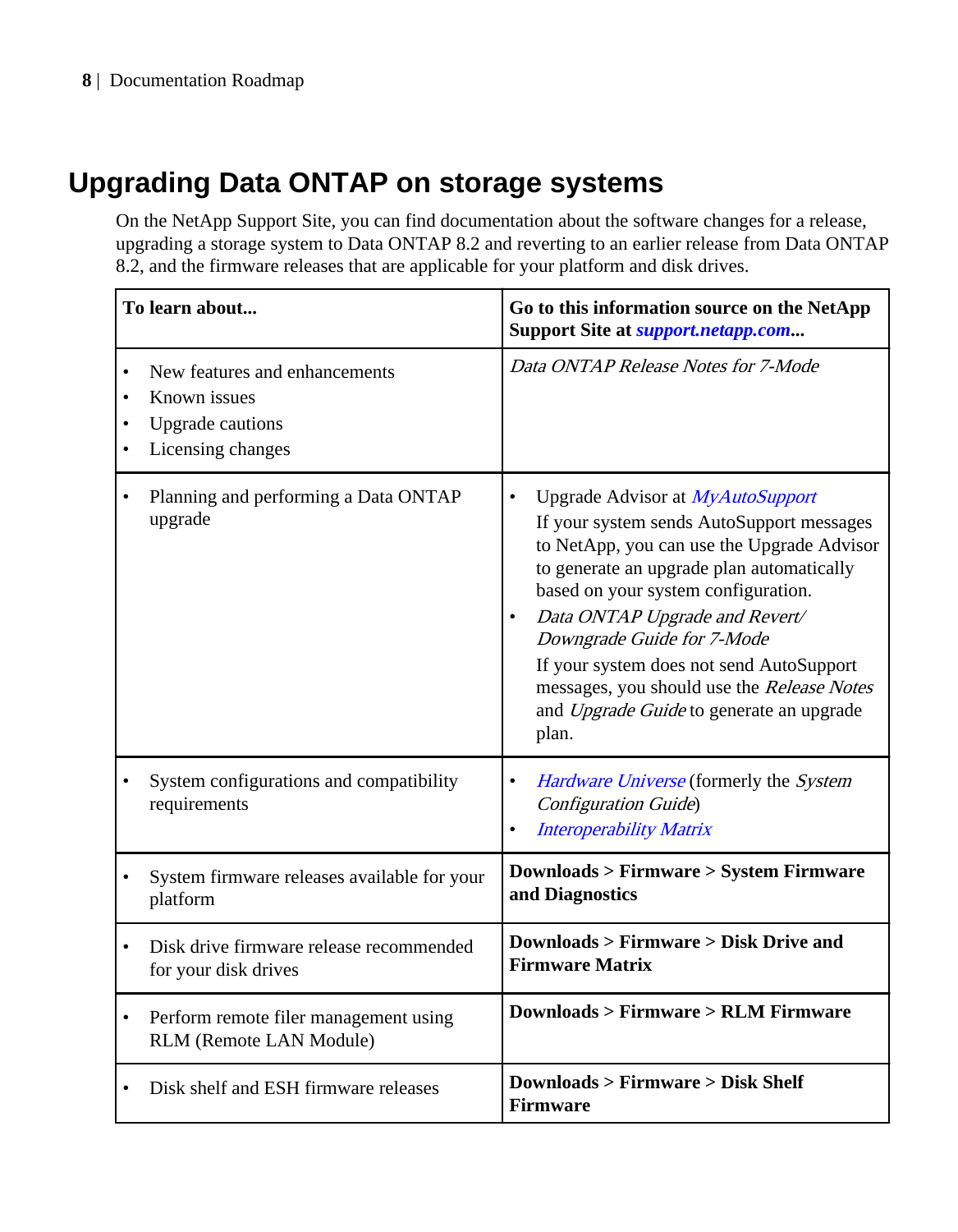<span id="page-8-0"></span>

| To learn about                       | Go to this information source on the NetApp<br>Support Site at <i>support.netapp.com</i>                             |
|--------------------------------------|----------------------------------------------------------------------------------------------------------------------|
| Hardware upgrade of a storage system | Documentation > Product Documentation ><br>More Resources > 7-Mode Controller<br><b>Hardware Upgrade Information</b> |

### **Managing storage systems**

On the NetApp Support Site, you can find documentation about performing daily management tasks, such as managing storage resources and data, setting up and managing file access protocols, managing systems in a high-availability configuration, and managing one or more storage systems running Data ONTAP by using a graphical user interface.

|                        | To learn about                                                                                                                                                                                                         | <b>Go to Documentation on the NetApp Support</b><br>Site                        |
|------------------------|------------------------------------------------------------------------------------------------------------------------------------------------------------------------------------------------------------------------|---------------------------------------------------------------------------------|
| ٠<br>٠                 | Access methods<br>Role-based access control<br>Basic administration<br>AutoSupport                                                                                                                                     | Data ONTAP System Administration Guide for<br>7-Mode                            |
|                        | Managing systems in a high-availability (HA<br>pair) configuration                                                                                                                                                     | Data ONTAP High Availability and<br>MetroCluster Configuration Guide for 7-Mode |
| $\bullet$<br>$\bullet$ | Managing storage resources by using<br>aggregates and RAID groups<br>Managing and provisioning data by using<br>volumes, qtrees, and quotas<br>Increasing storage efficiency by using<br>deduplication and compression | Data ONTAP Storage Management Guide for 7-<br>Mode                              |
|                        | Managing storage efficiency technologies                                                                                                                                                                               | Data ONTAP Storage Efficiency Management<br>Guide for 7-Mode                    |
|                        | Setting up and managing file access by using<br>the NFS, CIFS, HTTP, FTP, and WebDAV<br>protocols                                                                                                                      | Data ONTAP File Access and Protocols<br>Management Guide for 7-Mode             |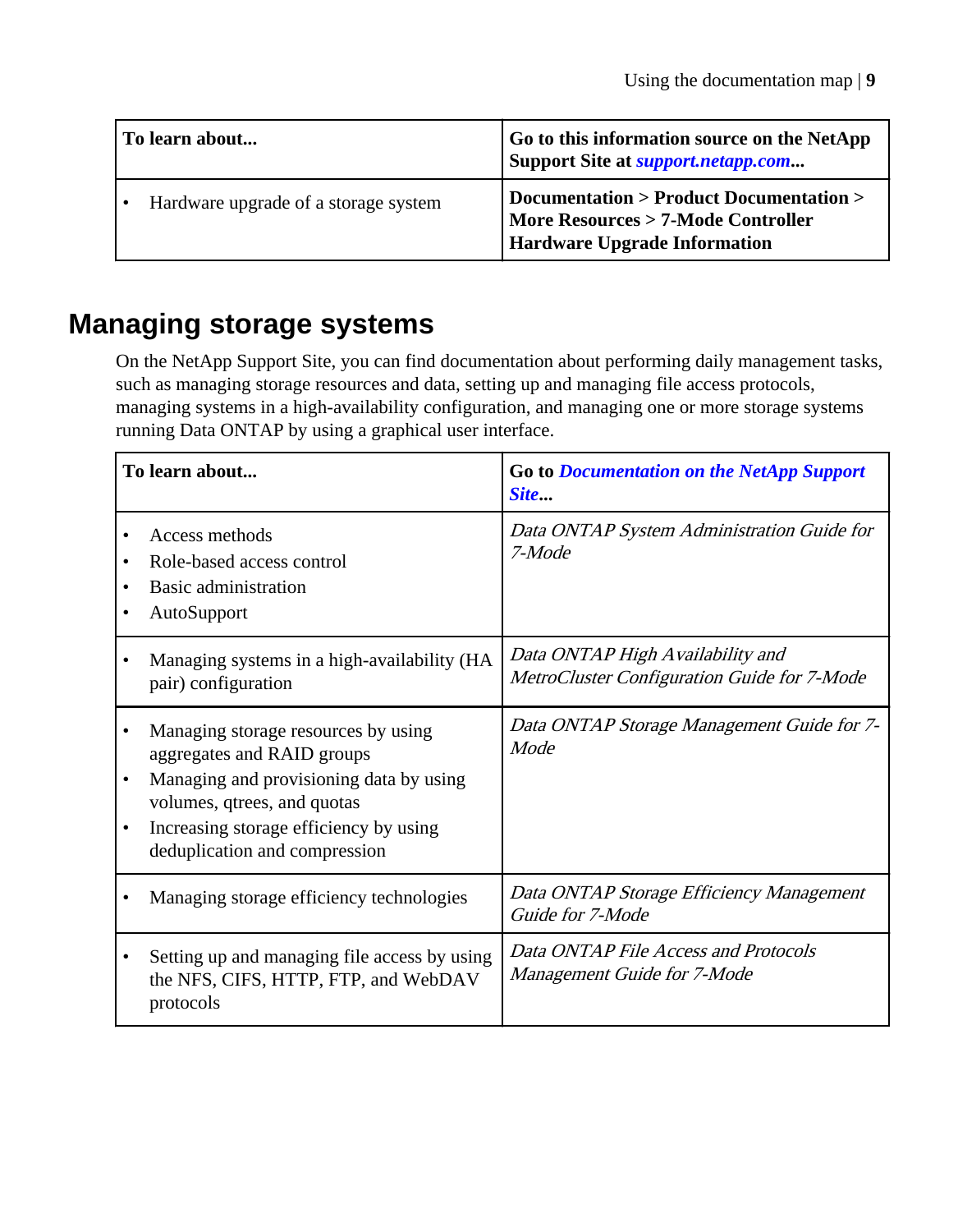|           | To learn about                                                                                                                                                                 | <b>Go to Documentation on the NetApp Support</b><br>Site                                                                                                                                                                                                                                     |
|-----------|--------------------------------------------------------------------------------------------------------------------------------------------------------------------------------|----------------------------------------------------------------------------------------------------------------------------------------------------------------------------------------------------------------------------------------------------------------------------------------------|
|           | Using the following data protection features<br>of Data ONTAP:<br>Snapshot technology<br>SnapMirror<br>SnapVault<br>SyncMirror<br>The vol copy command<br>Antivirus protection | Data ONTAP Data Protection Online Backup<br>and Recovery Guide for 7-Mode                                                                                                                                                                                                                    |
|           | Data protection using tape devices                                                                                                                                             | Data ONTAP Data Protection Tape Backup and<br>Recovery Guide for 7-Mode                                                                                                                                                                                                                      |
|           | Setting up, configuring, and managing vFiler<br>units with the MultiStore software                                                                                             | Data ONTAP MultiStore Management Guide for<br>7-Mode                                                                                                                                                                                                                                         |
| $\bullet$ | Configuring and managing iSCSI, FCoE, and<br>FC protocols for clustered SAN<br>environments, including configuration of<br>LUNs, igroups, and targets.                         | Data ONTAP SAN Administration Guide for 7-<br>Mode (formerly Data ONTAP 7-Mode Block<br>Access Management Guide for iSCSI and FC)                                                                                                                                                            |
|           | Archiving and protecting data for<br>compliance purposes                                                                                                                       | Data ONTAP Archive and Compliance<br>Management Guide for 7-Mode                                                                                                                                                                                                                             |
| $\bullet$ | The Data ONTAP commands documented in<br>manual (man) pages                                                                                                                    | $\bullet$<br>Data ONTAP Commands: Manual Page<br>Reference for 7-Mode, Volume 1<br>Data ONTAP Commands: Manual Page<br>$\bullet$<br>Reference for 7-Mode, Volume 2                                                                                                                           |
|           | Managing one or more storage systems from<br>a graphical user interface                                                                                                        | <b>OnCommand System Manager Quick Start</b><br>$\bullet$<br>Guide<br><b>OnCommand System Manager Help</b><br>$\bullet$<br><b>OnCommand Unified Manager Operations</b><br>$\bullet$<br><b>Manager Administration Guide</b><br><b>OnCommand Unified Manager</b><br><b>Administration Guide</b> |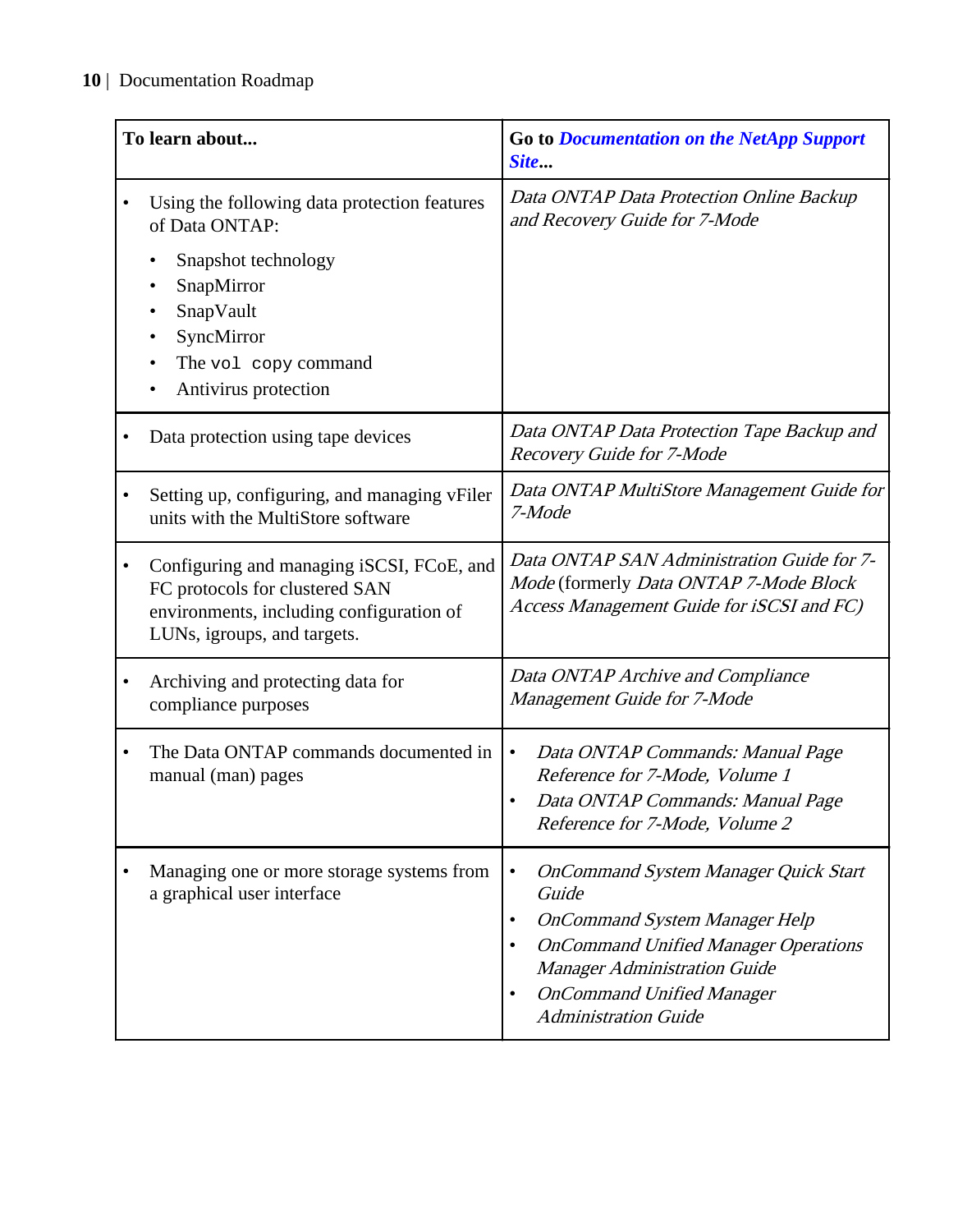### <span id="page-10-0"></span>**Diagnosing and troubleshooting issues in storage systems**

On the NetApp Support Site, you can find documentation about monitoring, troubleshooting, and maintaining the physical resources of storage systems. You can also find information about diagnosing and correcting hardware issues, turning on AutoSupport, and interpreting Syslog messages.

| To learn about                                                                                                                            | Go to this information source on the NetApp<br>Support Site at <i>support.netapp.com</i>                                               |
|-------------------------------------------------------------------------------------------------------------------------------------------|----------------------------------------------------------------------------------------------------------------------------------------|
| Monitoring, troubleshooting, and<br>maintaining the physical resources of a<br>system                                                     | <b>Hardware Platform Monitoring Guide</b>                                                                                              |
| Testing field replaceable units and<br>diagnosing and correcting system hardware<br>problems                                              | Diagnostics Guide                                                                                                                      |
| Collecting data and uploading core files and<br>diagnostic data directly to technical support                                             | Remote Support Agent Configuration Guide for<br>7-Mode for Use with Data ONTAP                                                         |
| Support features of your equipment,<br>including AutoSupport<br>Working with technical support during the<br>life of your storage systems | Data ONTAP System Administration Guide<br>$\bullet$<br>for 7-Mode<br>My AutoSupport<br>٠<br><b>Support Owner's Manual</b><br>$\bullet$ |
| Technical tips and articles to help with<br>specific issues and problems                                                                  | Knowledgebase                                                                                                                          |
| The current status of bugs                                                                                                                | <b>Bugs Online</b>                                                                                                                     |

| To learn about                                                                                                                                                                   | Go to this information source at <i>netapp.com</i> |
|----------------------------------------------------------------------------------------------------------------------------------------------------------------------------------|----------------------------------------------------|
| Exchanging knowledge and information with<br>certified experts and fellow professionals<br>Joining current online discussions about<br>storage and IT efficiency and flexibility | Communities                                        |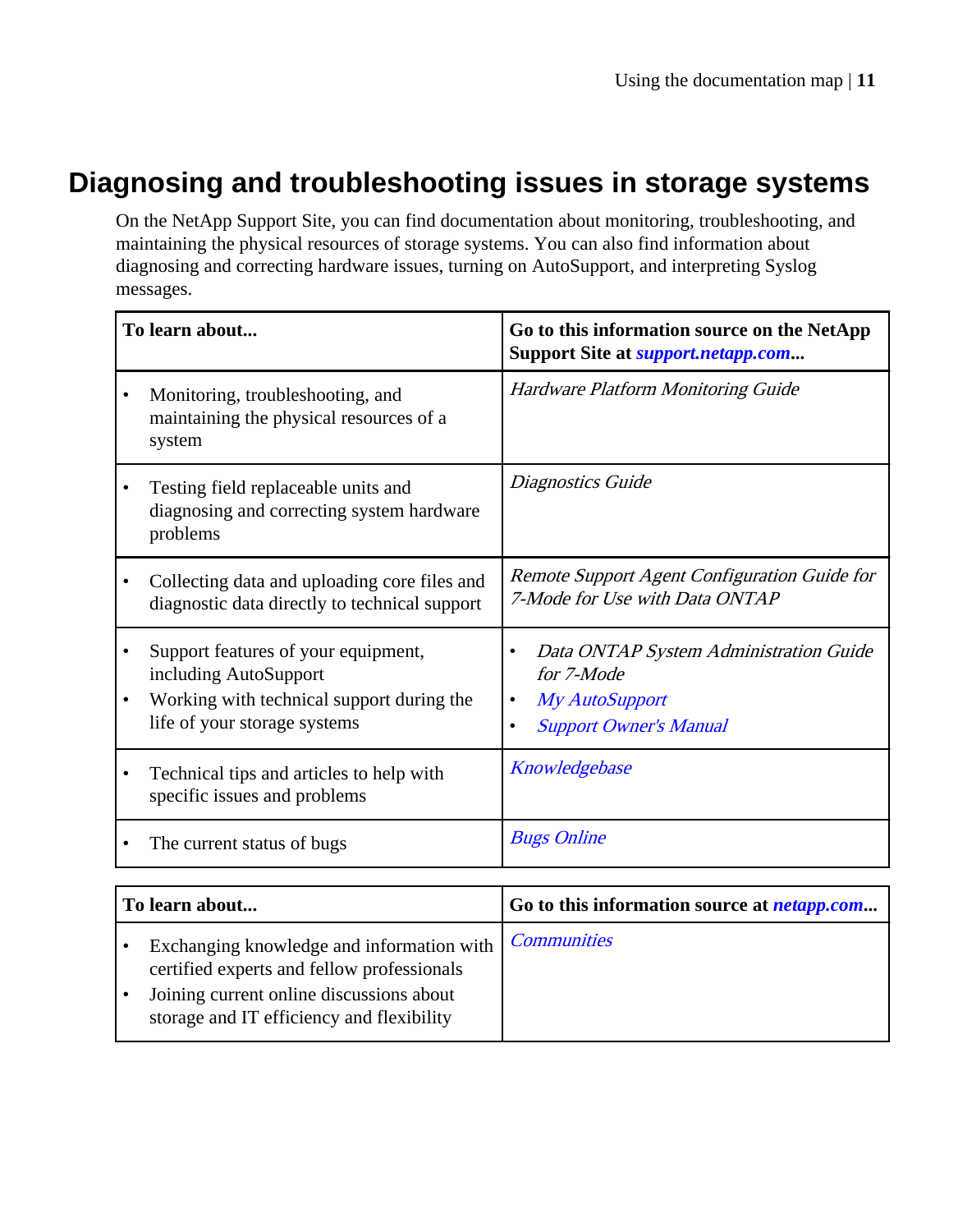#### <span id="page-11-0"></span>**12** | Documentation Roadmap

### **Learning about additional tools and resources**

On the NetApp Support Site, you can find additional tools and resources that help you administer NetApp products efficiently.

| To learn about                                                                                 | Go to this information source on the NetApp<br>Support Site at <i>support.netapp.com</i> |
|------------------------------------------------------------------------------------------------|------------------------------------------------------------------------------------------|
| Tools and utilities to improve the<br>manageability and performance of your<br>storage systems | <b>Utility ToolChest</b>                                                                 |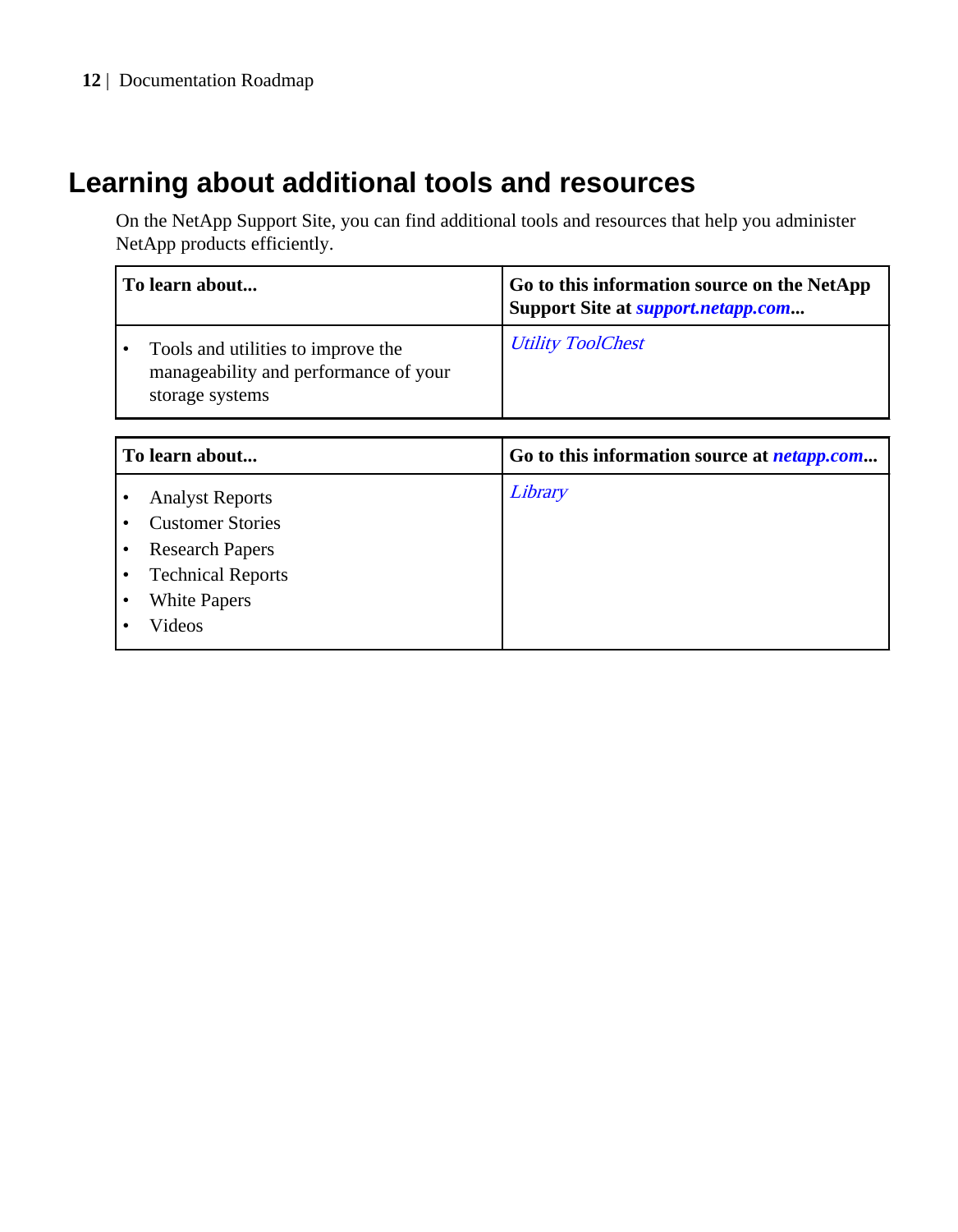# <span id="page-12-0"></span>**Copyright information**

Copyright © 1994–2013 NetApp, Inc. All rights reserved. Printed in the U.S.

No part of this document covered by copyright may be reproduced in any form or by any means graphic, electronic, or mechanical, including photocopying, recording, taping, or storage in an electronic retrieval system—without prior written permission of the copyright owner.

Software derived from copyrighted NetApp material is subject to the following license and disclaimer:

THIS SOFTWARE IS PROVIDED BY NETAPP "AS IS" AND WITHOUT ANY EXPRESS OR IMPLIED WARRANTIES, INCLUDING, BUT NOT LIMITED TO, THE IMPLIED WARRANTIES OF MERCHANTABILITY AND FITNESS FOR A PARTICULAR PURPOSE, WHICH ARE HEREBY DISCLAIMED. IN NO EVENT SHALL NETAPP BE LIABLE FOR ANY DIRECT, INDIRECT, INCIDENTAL, SPECIAL, EXEMPLARY, OR CONSEQUENTIAL DAMAGES (INCLUDING, BUT NOT LIMITED TO, PROCUREMENT OF SUBSTITUTE GOODS OR SERVICES; LOSS OF USE, DATA, OR PROFITS; OR BUSINESS INTERRUPTION) HOWEVER CAUSED AND ON ANY THEORY OF LIABILITY, WHETHER IN CONTRACT, STRICT LIABILITY, OR TORT (INCLUDING NEGLIGENCE OR OTHERWISE) ARISING IN ANY WAY OUT OF THE USE OF THIS SOFTWARE, EVEN IF ADVISED OF THE POSSIBILITY OF SUCH DAMAGE.

NetApp reserves the right to change any products described herein at any time, and without notice. NetApp assumes no responsibility or liability arising from the use of products described herein, except as expressly agreed to in writing by NetApp. The use or purchase of this product does not convey a license under any patent rights, trademark rights, or any other intellectual property rights of NetApp.

The product described in this manual may be protected by one or more U.S. patents, foreign patents, or pending applications.

RESTRICTED RIGHTS LEGEND: Use, duplication, or disclosure by the government is subject to restrictions as set forth in subparagraph  $(c)(1)(ii)$  of the Rights in Technical Data and Computer Software clause at DFARS 252.277-7103 (October 1988) and FAR 52-227-19 (June 1987).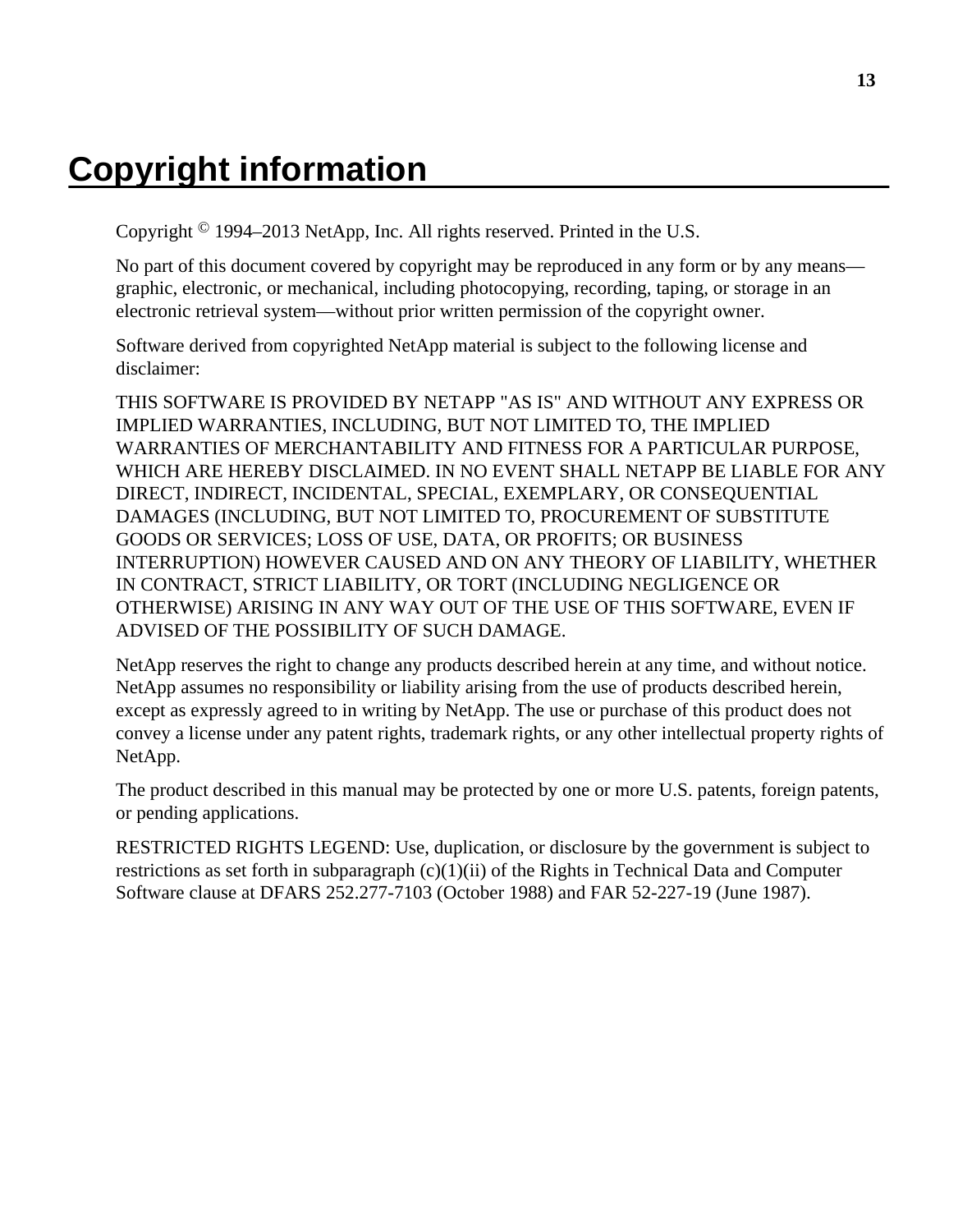# <span id="page-13-0"></span>**Trademark information**

NetApp, the NetApp logo, Network Appliance, the Network Appliance logo, Akorri, ApplianceWatch, ASUP, AutoSupport, BalancePoint, BalancePoint Predictor, Bycast, Campaign Express, ComplianceClock, Cryptainer, CryptoShred, CyberSnap, Data Center Fitness, Data ONTAP, DataFabric, DataFort, Decru, Decru DataFort, DenseStak, Engenio, Engenio logo, E-Stack, ExpressPod, FAServer, FastStak, FilerView, Flash Accel, Flash Cache, Flash Pool, FlashRay, FlexCache, FlexClone, FlexPod, FlexScale, FlexShare, FlexSuite, FlexVol, FPolicy, GetSuccessful, gFiler, Go further, faster, Imagine Virtually Anything, Lifetime Key Management, LockVault, Mars, Manage ONTAP, MetroCluster, MultiStore, NearStore, NetCache, NOW (NetApp on the Web), Onaro, OnCommand, ONTAPI, OpenKey, PerformanceStak, RAID-DP, ReplicatorX, SANscreen, SANshare, SANtricity, SecureAdmin, SecureShare, Select, Service Builder, Shadow Tape, Simplicity, Simulate ONTAP, SnapCopy, Snap Creator, SnapDirector, SnapDrive, SnapFilter, SnapIntegrator, SnapLock, SnapManager, SnapMigrator, SnapMirror, SnapMover, SnapProtect, SnapRestore, Snapshot, SnapSuite, SnapValidator, SnapVault, StorageGRID, StoreVault, the StoreVault logo, SyncMirror, Tech OnTap, The evolution of storage, Topio, VelocityStak, vFiler, VFM, Virtual File Manager, VPolicy, WAFL, Web Filer, and XBB are trademarks or registered trademarks of NetApp, Inc. in the United States, other countries, or both.

IBM, the IBM logo, and ibm.com are trademarks or registered trademarks of International Business Machines Corporation in the United States, other countries, or both. A complete and current list of other IBM trademarks is available on the web at *[www.ibm.com/legal/copytrade.shtml](http://www.ibm.com/legal/copytrade.shtml).* 

Apple is a registered trademark and QuickTime is a trademark of Apple, Inc. in the United States and/or other countries. Microsoft is a registered trademark and Windows Media is a trademark of Microsoft Corporation in the United States and/or other countries. RealAudio, RealNetworks, RealPlayer, RealSystem, RealText, and RealVideo are registered trademarks and RealMedia, RealProxy, and SureStream are trademarks of RealNetworks, Inc. in the United States and/or other countries.

All other brands or products are trademarks or registered trademarks of their respective holders and should be treated as such.

NetApp, Inc. is a licensee of the CompactFlash and CF Logo trademarks.

NetApp, Inc. NetCache is certified RealSystem compatible.